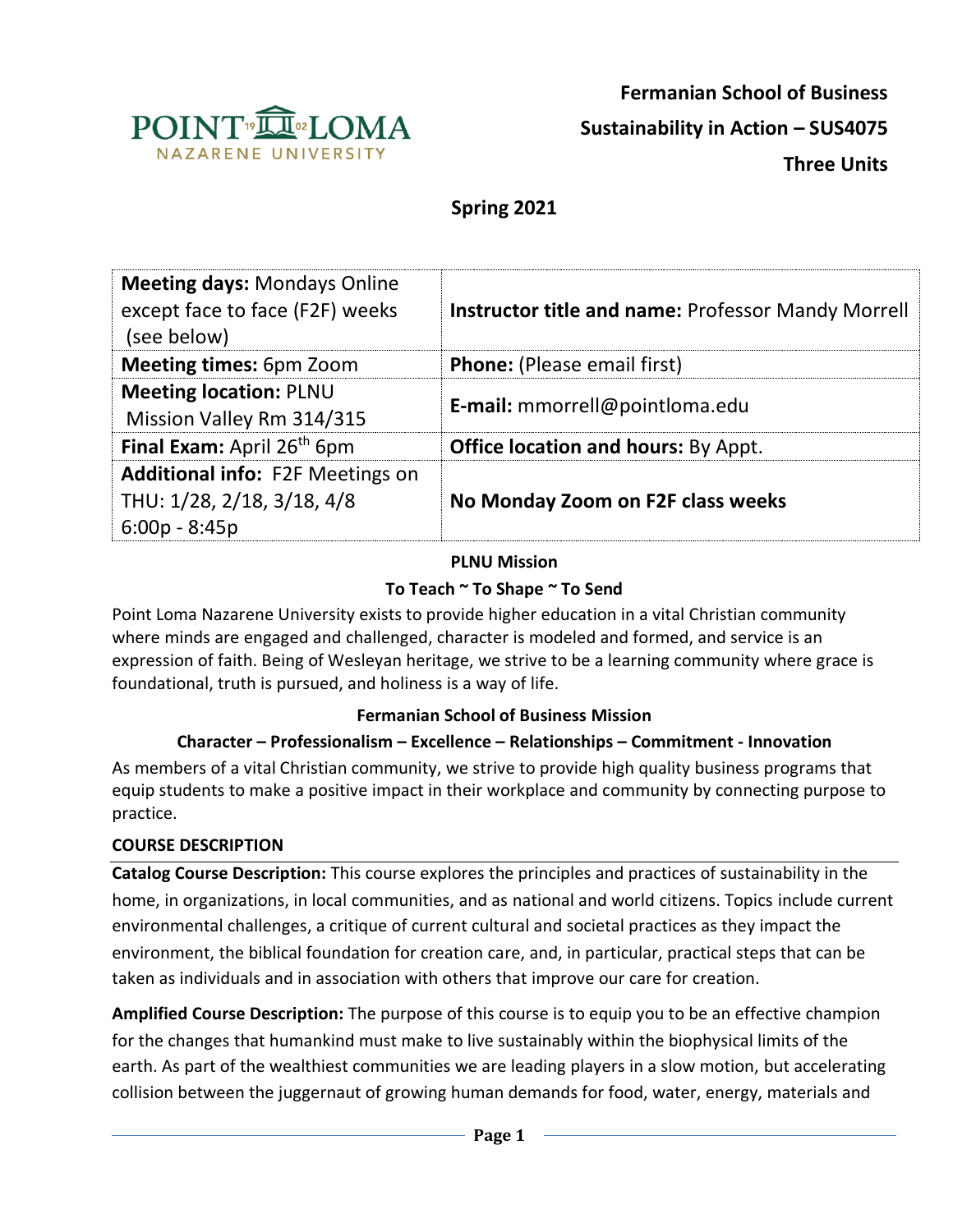waste management and the regenerative capacity of the earth that is our home. Sustainability begins with a different way of thinking. Thus, we will look at the dominant "pre-analytic vision" of humankind's relationship to the earth, and look at alternatives – which have more promise.

We will critique the assumptions of traditional economic theory and growth Capitalism (for example, that unlimited growth in economic activity is both feasible and good) and look at the alternatives of "ecological economics" and "Natural Capitalism" for example. But, beyond theory and knowledge, our focus on this course is to learn to take action. Most popular discussions of sustainability in the press deal with individual accountability and actions we can take: "Ten easy steps to a greener world". Similarly, in this class, we will look at how our individual lifestyles, consumption patterns, especially as those who live in wealth, impact the biosphere and other, poorer human communities. We will examine the "more-is-better", throw-away, consumerist assumptions of our culture, measure our personal ecological footprints, and study the lifecycle impacts of the products we buy, use and discard, all with the goal of learning to live more lightly on the earth. As consumers, we also impact the products that manufacturers create. If we demand products that are environmentally friendly, toxin free, and whose creation use and recycling/recovery contributes to social welfare, manufacturers will pay attention.

But we can't individually consume our way to sustainability. Indeed, for almost 1 billion people on earth who are trying to survive on less than \$2 per day, finding ways to consume more is a matter of survival. Our greatest impact as "sustainability champions" will be found as we collaborate with other change agents as members of communities and organizations – businesses, non-profits, schools, governmental agencies, etc. – to move them towards greater environmental sustainability and social justice. Thus, we will focus some of our time and effort in this class on how organizations can reduce their environmental footprint and eventually become restorative agents that contribute to the health of the biosphere – and on what we personally can do to catalyze pro-environmental organizational change. We will look critically at both sides of some of the major sustainability debates including energy and climate change, food and corporate versus local/organic farming, water privatization, and others. We will seek to use a framework that looks for positive ways to discuss complex and divisive issues. Finally, we will consider the role that local, regional, national and international policy plays in impacting individual and organizational behaviors with respect to the environment.

We will read and discuss articles, videos and other media, conduct analyses, and "learn by doing". Most critically, we will work on "being the change", first in our individual lives, then in the communities and organizations where we live and work.

## **COURSE LEARNING OUTCOMES**

Upon completion of this course, students will be able to:

- 1. Explain major sustainability concepts, frameworks and perspectives (PLO 1 & E1).
- 2. Summarize the major environmental threats to the carrying capacity of the earth and explain their connections to social justice issues and challenges (PLO 1 & E1).
- 3. Describe effective change management techniques for helping a business adopt sustainability as a strategic priority (PLO 1 & E1).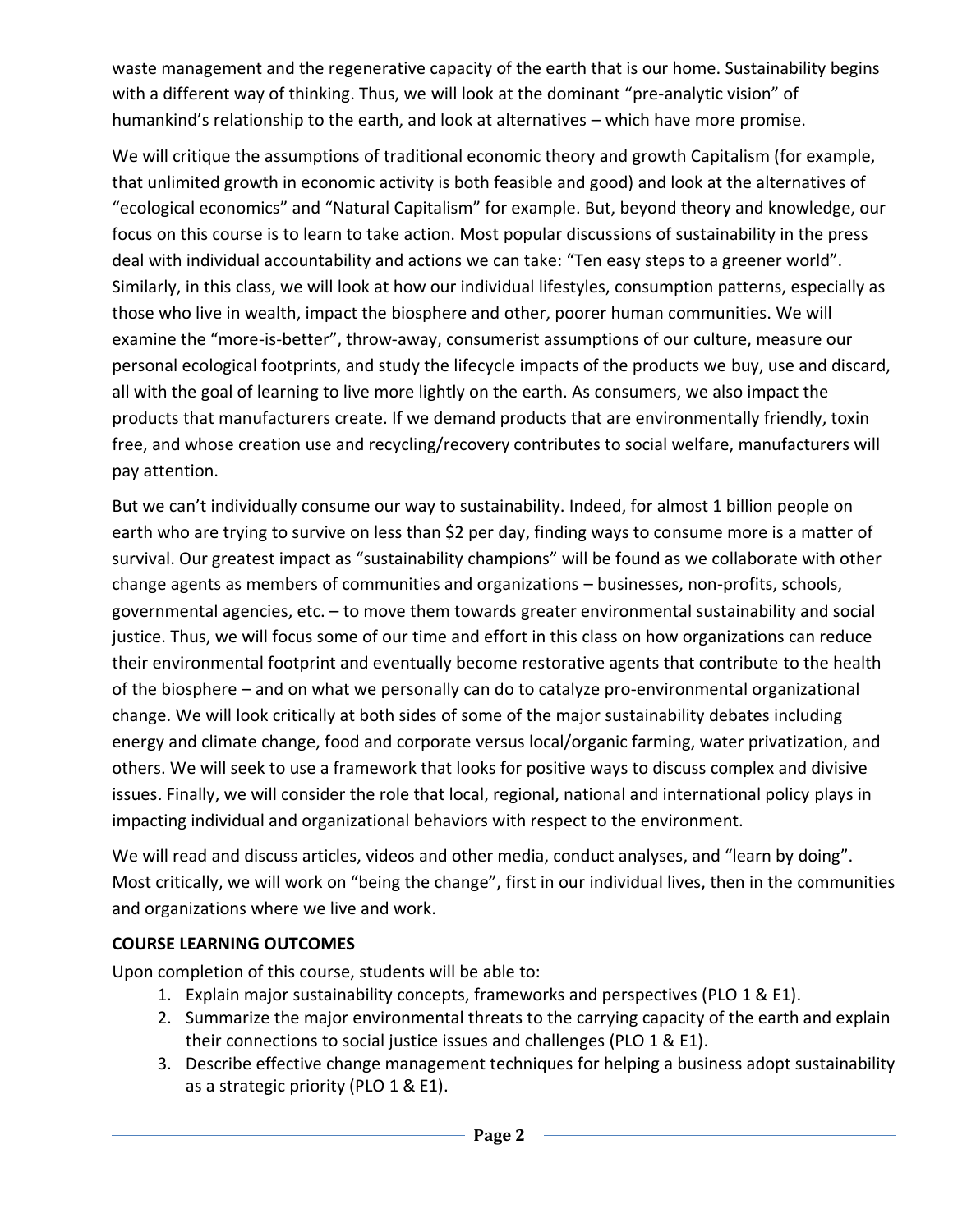- 4. Evaluate and employ personal sustainability practices (PLO 4).
- 5. Collaborate in a team to present analyses of personal and business sustainability practices (PLO 3 & 5).

#### **COURSE CREDIT HOUR INFORMATION**

In the interest of providing sufficient time to accomplish the stated Course Learning Outcomes, this class meets the PLNU credit hour policy for a 3 unit class delivered over 14 weeks. Specific details about how the class meets the credit hour requirement can be provided upon request.

| <b>Assignments and Activities</b>        | <b>Course Hours</b> |
|------------------------------------------|---------------------|
| Readings                                 | 18                  |
| Discussions in person and on Canvas 13@2 | 26                  |
| hours                                    |                     |
| Exams                                    | 12                  |
| Lectures/Presentations Watching          | 14                  |
|                                          |                     |
| Writing                                  | 10                  |
| Presentations Led (Individual and Team)  | 20                  |
| EcoChallenges                            | 12                  |
| <b>Total</b>                             | 112                 |

#### **REQUIRED TEXTS AND RECOMMENDED STUDY RESOURCES**

There are two required textbooks for this course as well as access to Netflix. You will receive an invite from me to join a team on the Campus Eco Challenge site. There is no cost to use this platform.

1: [Sustainable World Sourcebook \(2014\): Critical Issues, Viable Solutions, Resources for Action.](https://www.amazon.com/Sustainable-Sourcebook-Inspiring-Solutions-Resources/dp/0983830436/ref=sr_1_fkmr1_1?dchild=1&keywords=sustainable+world+sourcebook+2014&qid=1596934636&s=books&sr=1-1-fkmr1)

2: [Drawdown: The Most Comprehensive Plan ever proposed to reverse Global Warming \(2017\)](https://www.amazon.com/Drawdown-Comprehensive-Proposed-Reverse-Warming/dp/0143130447) by Paul Hawken

3: [Campus EcoChallenge website:](https://campus.ecochallenge.org/) Please join when you receive an invitation from me (no charge)

4: Access to Netflix

#### **ASSESSMENT AND GRADING**

| <b>Activity</b>                 | <b>Point Value</b>         | <b>Due Date</b>                                                       |
|---------------------------------|----------------------------|-----------------------------------------------------------------------|
| <b>Writing and Action:</b>      |                            |                                                                       |
| <b>Discussion Board Posts</b>   | 100 (10/13@10<br>pts each) | Weekly by Monday at 6pm                                               |
| Eco Challenge Actions and Posts | 100                        | 1) 4 Check-ins a week/100<br>pts/Week ( $12$ weeks/5 pts) = 60<br>pts |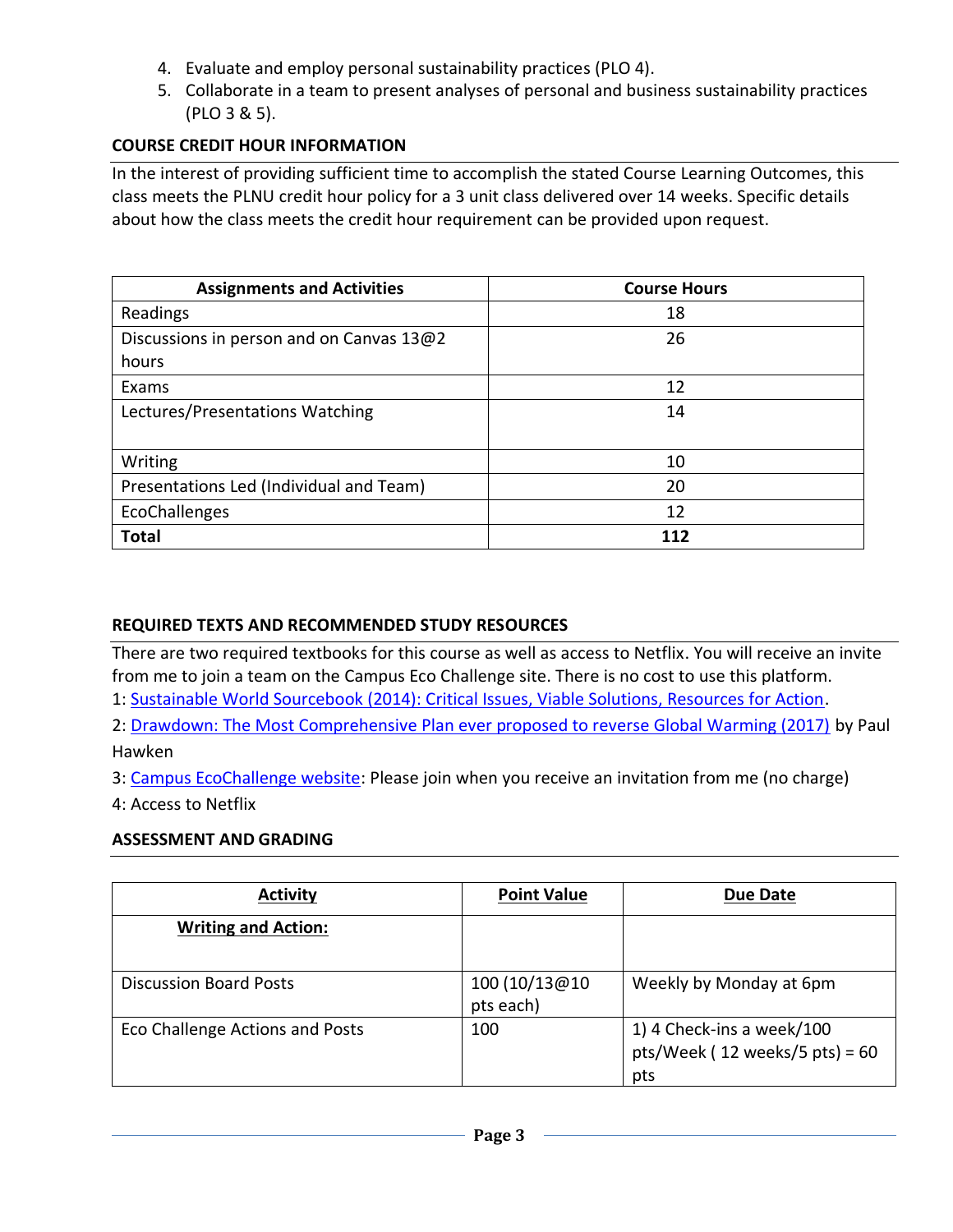|                                                          |                                                                              | 2) 3 Written Reflections: 30<br>points                                                                   |
|----------------------------------------------------------|------------------------------------------------------------------------------|----------------------------------------------------------------------------------------------------------|
|                                                          |                                                                              | 3) Total of at least 1200<br>points/48 Check-ins: 10 points                                              |
| Letter to the Editor/ YouTube Influencer                 | 50                                                                           | 3/18/20                                                                                                  |
| <b>Team Netflix Documentary</b><br>Summary/Presentations | 75 (3 @ 25)                                                                  | Sign-up throughout semester,<br>presentations on F2F Thursdays                                           |
| <b>Group Activities</b>                                  | 65 points (14@5<br>points each)                                              | Weekly on Mondays/F2F<br>Thursdays                                                                       |
| <b>Brand Analysis Team Project</b>                       | 75                                                                           | Sign-up throughout semester,<br>presentations on Thursdays                                               |
| <b>Drawdown Podcast Presentation</b>                     | 75                                                                           | Sign-up throughout semester,<br>presentations on Mondays                                                 |
| Drawdown Presentation and Climate Myth                   | $100+20$                                                                     | Sign-up throughout semester,<br>presentations on Mondays                                                 |
| Midterm - Audit Target and Checklist                     | 50                                                                           | 3/8/20                                                                                                   |
| Personal Sustainability Plan Paper                       | 100                                                                          | 11/24/20                                                                                                 |
| Company Audit Final Exam                                 | 100                                                                          | Due April 26 <sup>th</sup> at 11:59pm                                                                    |
| <b>Class Participation</b>                               | 90                                                                           | Whole semester - attendance,<br>preparedness and engagement in<br>class sessions/ written<br>discussions |
| Extra Credit: Compost and Garden                         | Up to 50                                                                     | Whole semester with report at<br>the end                                                                 |
|                                                          | <b>TOTAL: 1000</b><br>Points + 50 Extra<br><b>Credit points</b><br>available |                                                                                                          |

| <b>Grade Scale:</b> | $A = 93 - 100$ | C=73-76       |
|---------------------|----------------|---------------|
|                     | $A = 92 - 90$  | $C = 70 - 72$ |
|                     | $B+=87-89$     | D+=67-69      |
|                     | $B = 83 - 86$  | D=63-66       |
|                     | $B = 80 - 82$  | D-=60-62      |
|                     | $C+=77-79$     | $F = 0.59$    |

### **INCOMPLETES AND LATE ASSIGNMENTS**

All assignments are to be submitted/turned in by the beginning of the class session when they are due—including assignments posted in Canvas. Incompletes will only be assigned in extremely unusual circumstances.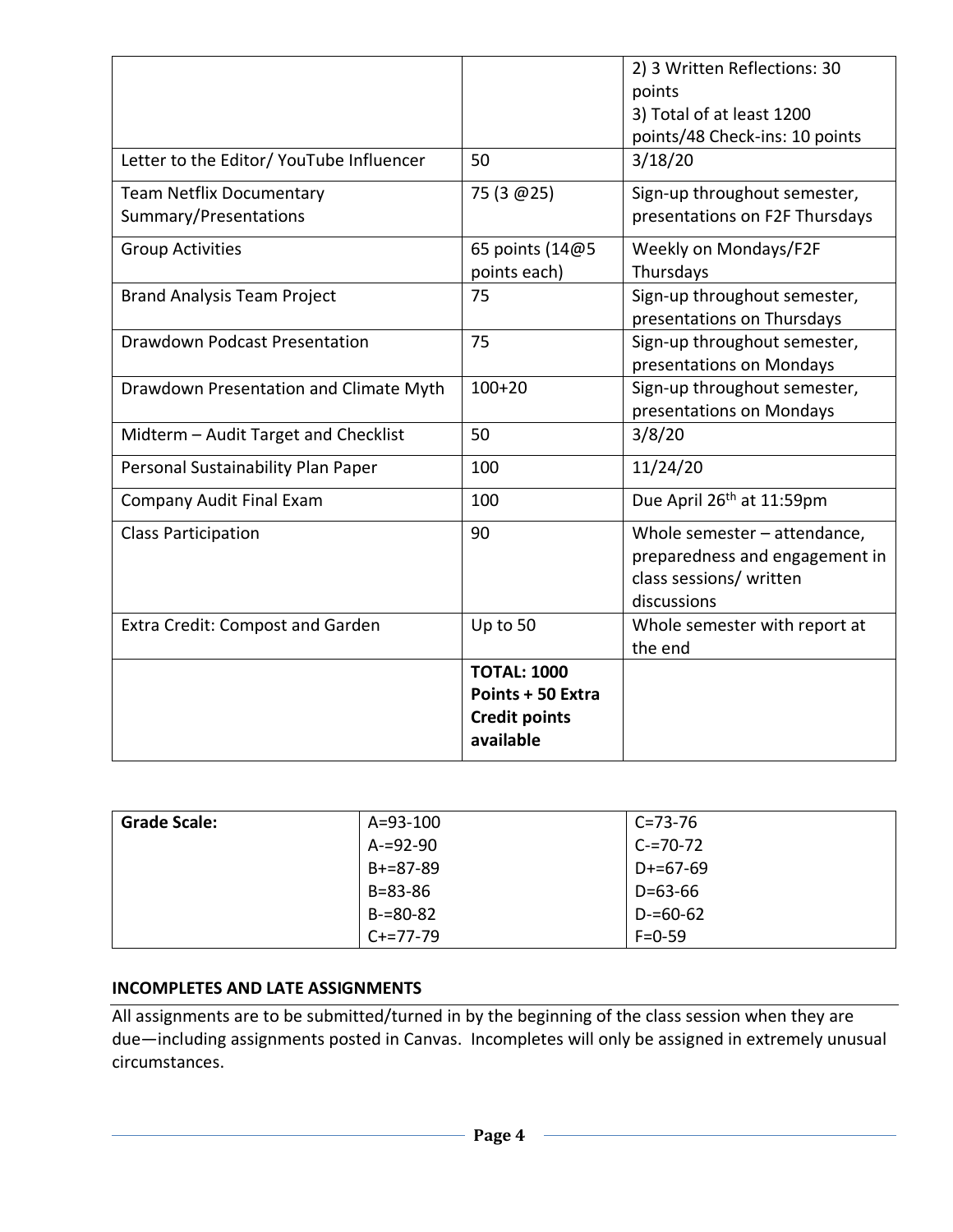#### **SPIRITUAL CARE**

Please be aware PLNU strives to be a place where you grow as whole persons. To this end, we provide resources for our students to encounter God and grow in their Christian faith.

At the Mission Valley (MV) campus we have an onsite chaplain, Rev. Gordon Wong, who is available during class break times across the week. If you have questions for, desire to meet or share a prayer request with Rev. Wong you can contact him directly

at [mvchaplain@pointloma.edu](mailto:mvchaplain@pointloma.edu) or [gordonwong@pointloma.edu.](mailto:gordonwong@pointloma.edu) Rev. Wong's cell number is 808-429- 1129 if you need a more immediate response.

In addition, on the MV campus there is a prayer chapel on the third floor which is open for use as a space set apart for quiet reflection and prayer.

## **STATE AUTHORIZATION**

State authorization is a formal determination by a state that Point Loma Nazarene University is approved to conduct activities regulated by that state. In certain states outside California, Point Loma Nazarene University is not authorized to enroll online (distance education) students. If a student moves to another state after admission to the program and/or enrollment in an online course, continuation within the program and/or course will depend on whether Point Loma Nazarene University is authorized to offer distance education courses in that state. It is the student's responsibility to notify the institution of any change in his or her physical location. Refer to the map using the below link to view which states allow online (distance education) outside of California. <https://www.pointloma.edu/offices/office-institutional-effectiveness-research/disclosures>

#### **PLNU COPYRIGHT POLICY**

Point Loma Nazarene University, as a non-profit educational institution, is entitled by law to use materials protected by the US Copyright Act for classroom education. Any use of those materials outside the class may violate the law.

## **PLNU ACADEMIC HONESTY POLICY**

Students should demonstrate academic honesty by doing original work and by giving appropriate credit to the ideas of others. Academic dishonesty is the act of presenting information, ideas, and/or concepts as one's own when in reality they are the results of another person's creativity and effort. A faculty member who believes a situation involving academic dishonesty has been detected may assign a failing grade for that assignment or examination, or, depending on the seriousness of the offense, for the course. Faculty should follow and students may appeal using the procedure in the university Catalog. See Academic Policies in the PLNU Catalog for further policy information.

## **PLNU ACADEMIC ACCOMMODATIONS POLICY**

While all students are expected to meet the minimum standards for completion of this course as established by the instructor, students with disabilities may require academic adjustments, modifications or auxiliary aids/services. At Point Loma Nazarene University (PLNU), these students are requested to register with the Disability Resource Center (DRC), located in the Bond Academic Center. (DRC@pointloma.edu or 619-849-2486). The DRC's policies and procedures for assisting such students in the development of an appropriate academic adjustment plan (AP) allows PLNU to comply with Section 504 of the Rehabilitation Act and the Americans with Disabilities Act. Section 504 (a) prohibits discrimination against students with special needs and guarantees all qualified students equal access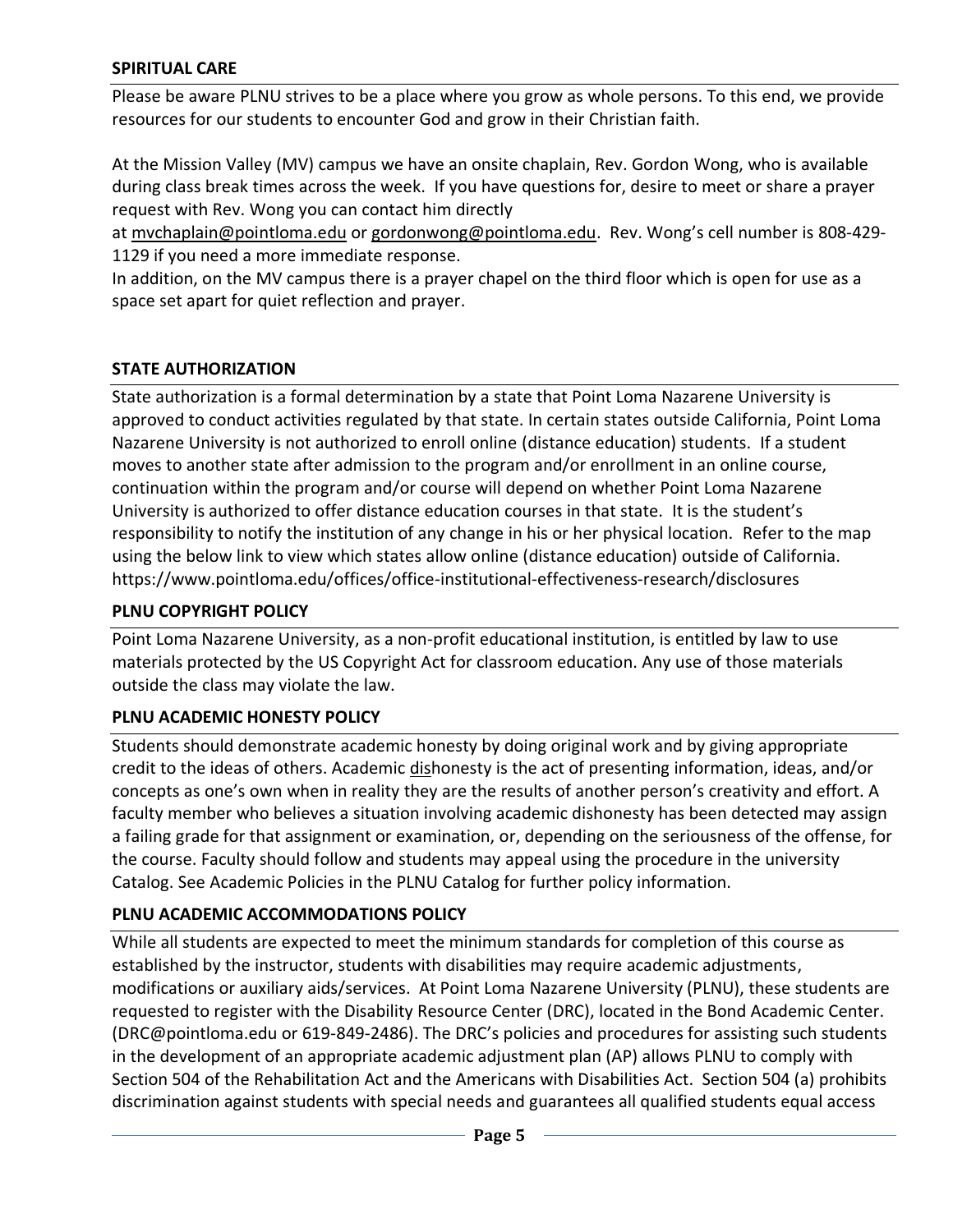to and benefits of PLNU programs and activities. After the student files the required documentation, the DRC, in conjunction with the student, will develop an AP to meet that student's specific learning needs. The DRC will thereafter email the student's AP to all faculty who teach courses in which the student is enrolled each semester. The AP must be implemented in all such courses. If students do not wish to avail themselves of some or all of the elements of their AP in a particular course, it is the responsibility of those students to notify their professor in that course. PLNU highly recommends that DRC students speak with their professors during the first two weeks of each semester about the applicability of their AP in that particular course and/or if they do not desire to take advantage of some or all of the elements of their AP in that course.

## **PLNU ATTENDANCE AND PARTICIPATION POLICY**

Regular and punctual attendance at all **synchronous** class sessions is considered essential to optimum academic achievement. *If the student is absent for more than 10 percent of class sessions (virtual or face-to-face), the faculty member will issue a written warning of de-enrollment. If the absences exceed 20 percent, the student may be de-enrolled without notice until the university drop date or, after that date, receive the appropriate grade for their work and participation.* In some courses, a portion of the credit hour content will be delivered **asynchronously** and attendance will be determined by submitting the assignments by the posted due dates. See Academic Policies in the Academic Catalog. If absences exceed these limits but are due to university excused health issues, an exception will be granted.

## **Asynchronous Attendance/Participation Definition**

A day of attendance in asynchronous content is determined as contributing a substantive note, assignment, discussion, or submission by the posted due date. Failure to meet these standards will result in an absence for that day. Instructors will determine how many asynchronous attendance days are required each week.

## *Hybrid 3-unit courses only***:**

At Point Loma Nazarene University, attendance is required at all scheduled classes. Hybrid format means some class meetings will be face-to-face and some will be online. Attendance in the face-to-face classes is to be for the entire time of the class. Arriving late or leaving early will be considered a partial absence. A day of attendance in an online class is determined as contributing a substantive note, assignment, discussion, or submission that adds value to the course as determined by the instructor.

## Face-to-face Portion of the Hybrid course

In blended or hybrid courses, if a student misses one face-to-face class then the faculty member will send an email to the student and the Director of Student Success warning of attendance jeopardy. There are no exceptions to this policy.

If a student misses two face-to-face classes, the faculty member or Vice Provost for Academic Administration (VPAA) will initiate the student's de-enrollment from the course without further advanced notice to the student. If the date of de-enrollment is past the last date to withdraw from a class, the student will be assigned a grade of "F" and there will be no refund of tuition for that course.

## Online Portion of the Hybrid Course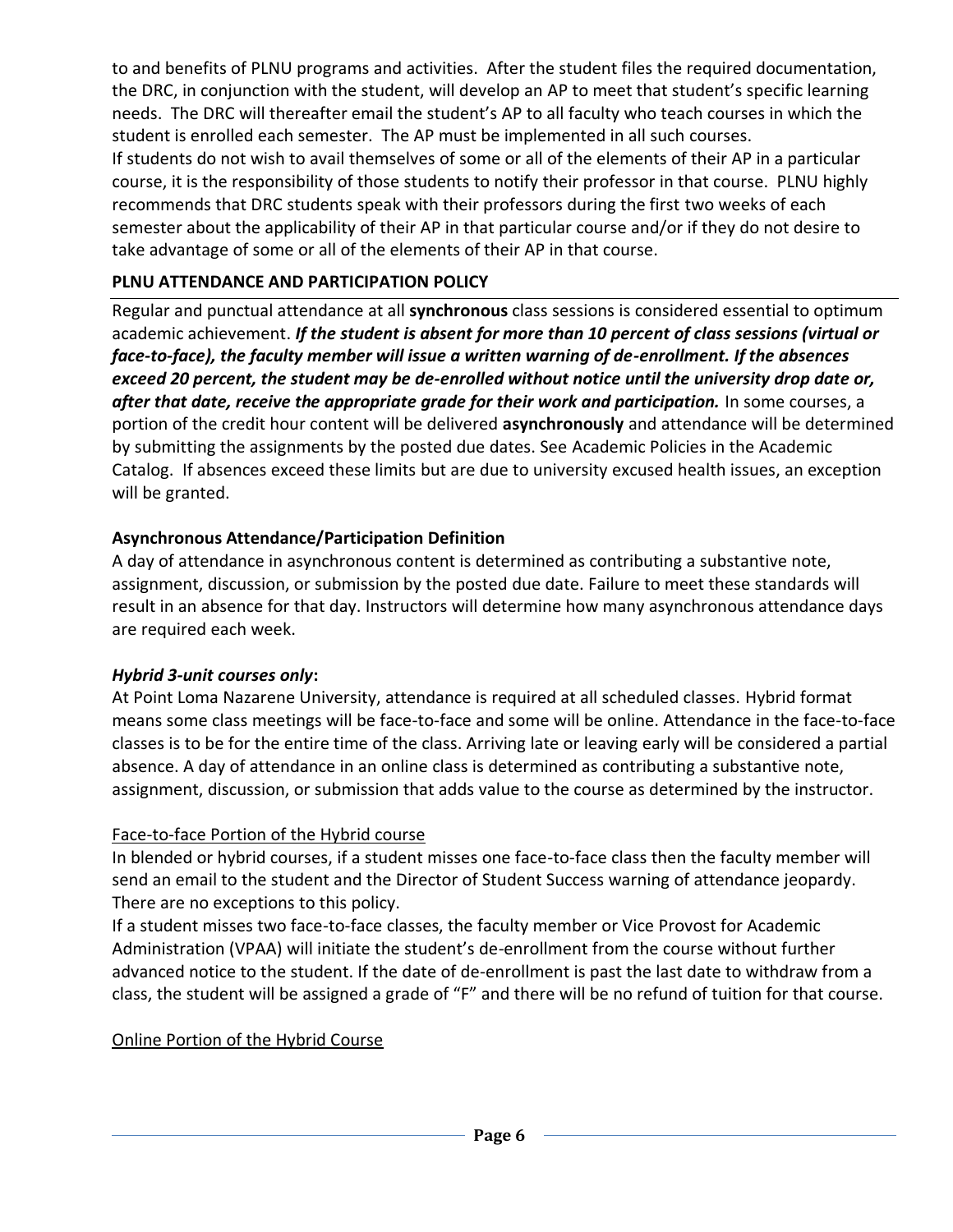If a student misses two online classes (fails to contribute to a discussion board) during the course, then the faculty member will send an email to the student and the Director of Student Success warning of attendance jeopardy. There are no exceptions to this policy.

If a student misses three online classes (fails to contribute to a discussion board by the due date) during the course, then the faculty member or Vice Provost for Academic Administration (VPAA) will initiate the student's de-enrollment from the course without further advanced notice to the student. If the date of de-enrollment is past the last date to withdraw from a class, the student will be assigned a grade of "F" and there will be no refund of tuition for that course.

1 missed F2F class = warning

2 missed F2F classes = de-enrollment

2 missed online classes = warning

3 missed online classes = de-enrollment

## **USE OF TECHNOLOGY**

In order to be successful in the online environment, you'll need to meet the minimum technology and system requirements; please refer to the *[Technology and System Requirements](https://help.pointloma.edu/TDClient/1808/Portal/KB/ArticleDet?ID=108349)* information. Additionally, students are required to have headphone speakers compatible with their computer available to use. If a student is in need of technological resources please contact [student-tech](mailto:student-tech-request@pointloma.edu)[request@pointloma.edu.](mailto:student-tech-request@pointloma.edu)

Problems with technology do not relieve you of the responsibility of participating, turning in your assignments, or completing your class work.

### **FINAL EXAMINATION POLICY**

Successful completion of this class requires taking the final examination **on its scheduled day**. No requests for early examinations or alternative days will be approved.

#### **COURSE SCHEDULE AND ASSIGNMENTS**

Each week of the class we will focus on a specific topic within sustainability. See the Canvas course for a specific schedule of which topics we will discuss each week and assignment details. In addition to the two assigned textbooks, there are links to additional online articles/videos you will read/watch each week.

| <b>CLASS CONTENT OR ASSIGNMENT</b>                                                                                                                                                                                                                                                                                                                                                                                           | Dates                                                                                       |
|------------------------------------------------------------------------------------------------------------------------------------------------------------------------------------------------------------------------------------------------------------------------------------------------------------------------------------------------------------------------------------------------------------------------------|---------------------------------------------------------------------------------------------|
| Discussion Board Posts: Participate in ten of the thirteen<br>weekly discussion boards (lowest three will be dropped). To<br>earn full credit you must post your original response, and then<br>leave meaningful responses to two other students. Grading<br>will be based on evidence of critical thinking and connections<br>drawn to other topics we have discussed in class, not the<br>length of the post. (100 points) | Initial post due<br>each Monday by<br>6:00pm.<br>Responses due<br>by Tuesday at<br>11:59pm. |
| Eco Challenge Actions and Post: Participate in the challenges                                                                                                                                                                                                                                                                                                                                                                | 1) Weekly                                                                                   |
| on the EcoChallenge site on a weekly basis, checking in at                                                                                                                                                                                                                                                                                                                                                                   | 2) Written                                                                                  |
| least four times each week and earn at least 100 points per                                                                                                                                                                                                                                                                                                                                                                  | Reflections:                                                                                |
| week from the challenges you choose to do. Three times                                                                                                                                                                                                                                                                                                                                                                       | 2/22/21                                                                                     |
| during the semester there will be a short reflection                                                                                                                                                                                                                                                                                                                                                                         | 3/22/21                                                                                     |
| assignment based on your experience. (100 points)                                                                                                                                                                                                                                                                                                                                                                            | 4/19/21                                                                                     |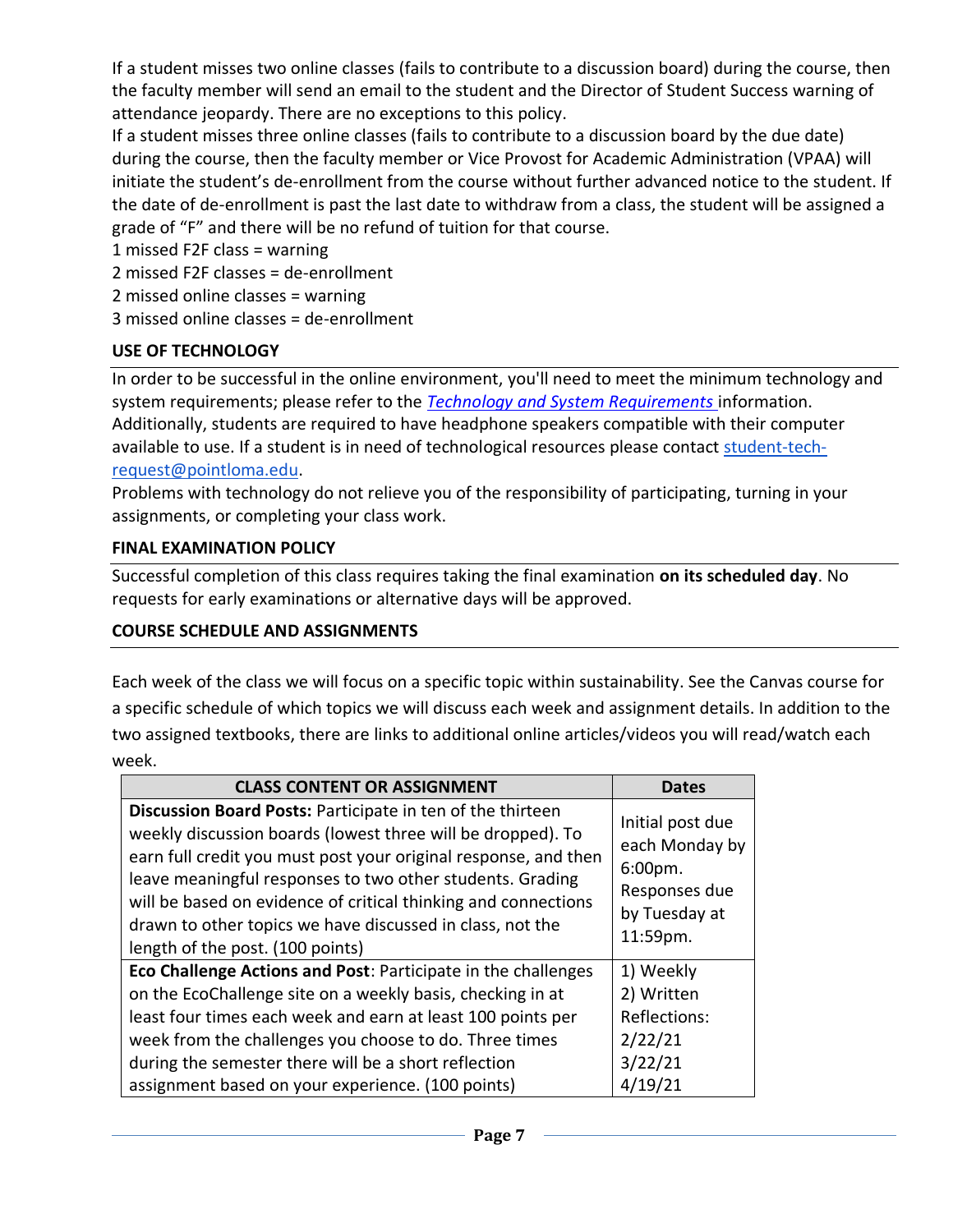| Letter to the Editor/You Tube Influencer: You will write and                                                            |                          |
|-------------------------------------------------------------------------------------------------------------------------|--------------------------|
| submit a letter to the editor to a newspaper or publication of                                                          |                          |
| your choosing, regarding a current event in sustainability.                                                             |                          |
| LTE's are generally under 150 words, so the goal here is to                                                             |                          |
| deliver your point succinctly and efficiently -OR- create a 90                                                          | 3/18/21                  |
| second youtube video educating viewers about a current                                                                  |                          |
| event in sustainability and an easy action for viewers to start                                                         |                          |
| and raise at least 100 views by the end of the semester (50                                                             |                          |
| pts)                                                                                                                    |                          |
| Personal Sustainability Plan Paper: Write a 1200-1500 word                                                              |                          |
| paper reflection on what you have learned over the course of                                                            |                          |
| the semester, and any changes you plan to make in your own                                                              |                          |
| life. How will you make the changes stick, be the change you                                                            | 4/20/21                  |
| want to see in the world and perhaps persuade others in your                                                            |                          |
| sphere of influence? See Canvas for Details (100 points)                                                                |                          |
| Brand Analysis Project: Working as a team, you will analyze                                                             |                          |
| the sustainability claims of three brands (one of your                                                                  |                          |
| choosing, two that I will choose). You will find a common                                                               |                          |
| framework and then rate the brand on how credible their                                                                 | Sign Up for due          |
| claims are, how effective their actions are in creating a more                                                          | dates                    |
| sustainable future, and how effectively they have                                                                       |                          |
| communicated the sustainability message. (75 points)                                                                    |                          |
|                                                                                                                         | Due each week            |
|                                                                                                                         |                          |
|                                                                                                                         |                          |
| Group Activities: (13@5 points each). Engage each week with                                                             | on                       |
| your group in an on-line activity (65 points)                                                                           | Mondays/F2F              |
|                                                                                                                         | Thursdays                |
| Team Netflix Sustainability Presentation: As a team, you will                                                           |                          |
| watch a documentary from a list provided. Then, you will                                                                | F2F Meetings on          |
| prepare a 10-12 minute presentation and offer 5 minutes                                                                 | THU: 1/28,               |
| worth of discussion questions. The presentation should                                                                  | $2/18$ , $3/18$ , $4/8$  |
| include a clip(s) from the movie up to four minutes long.                                                               |                          |
| $(3@25 = 75$ points)<br>Midterm Audit Framework: Create a sustainability                                                |                          |
|                                                                                                                         |                          |
| framework, audit checklist and questions for the company you                                                            | 3/8/2021                 |
| plan to do a sustainability audit for (50 points)<br><b>Climate Myth: 3 minutes discussing one of the climate myths</b> |                          |
|                                                                                                                         |                          |
| from the site Skeptical Science See Canvas for details.                                                                 | Sign Up for due          |
| (20 points)                                                                                                             | dates                    |
| Drawdown presentation: Prepare a 12-15 minute                                                                           |                          |
| presentation and discussion that includes these two elements:                                                           |                          |
| • 12-15 minutes detailing one of the solutions in the                                                                   |                          |
|                                                                                                                         | Sign Up for due<br>dates |
| Drawdown book. You will do additional research beyond the<br>drawdown book and include three of those sources in your   |                          |